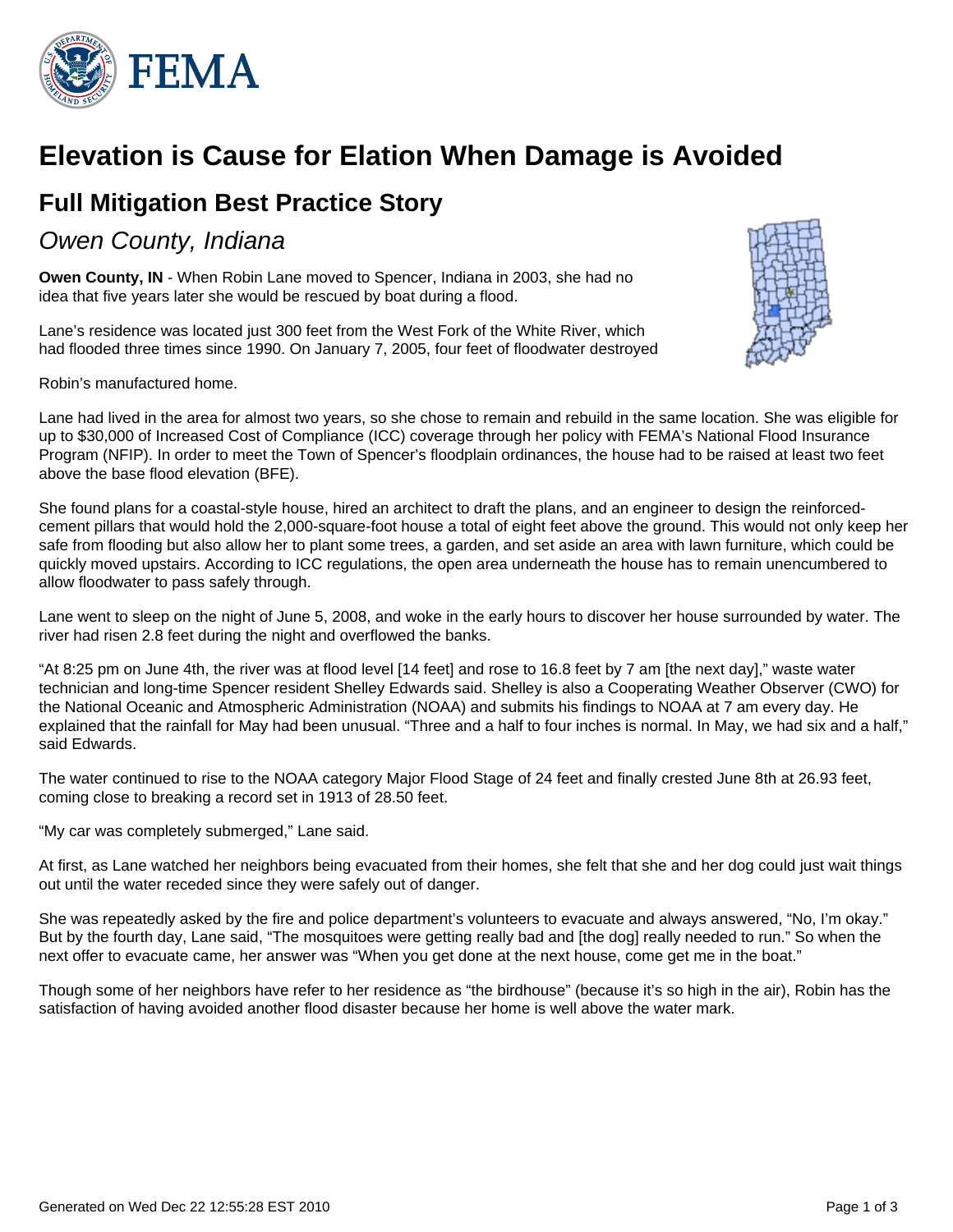Geographical Area: **Single County in a State**

FEMA Region: **Region V**

State: **Indiana**

County: **Owen County**

City/Community: **Spencer**

### **Key Activity/Project Information**

|                                      | Sector: Private                                         |
|--------------------------------------|---------------------------------------------------------|
| Hazard Type: Flooding                |                                                         |
|                                      | Activity/Project Type: Elevation, Structural            |
|                                      | Structure Type: Concrete, Reinforced                    |
| Activity/Project Start Date: 05/2005 |                                                         |
| Activity/Project End Date: 05/2006   |                                                         |
|                                      | Funding Source: National Flood Insurance Program (NFIP) |
|                                      | Funding Recipient: Property Owner - Residential         |

# **Activity/Project Economic Analysis** Cost: **Amount Not Available** Non FEMA Cost: **0**

### **Activity/Project Disaster Information**

| Mitigation Resulted From Federal<br>Disaster? Yes |  |
|---------------------------------------------------|--|
| Federal Disaster #: 1573, 01/21/2005              |  |
| Federal Disaster Year: 2005                       |  |
| Value Tested By Disaster? Yes                     |  |
| Tested By Federal Disaster #: 1766, 06/08/2008    |  |
| Repetitive Loss Property? Unknown                 |  |

**Reference URLs**

#### No URLs were submitted